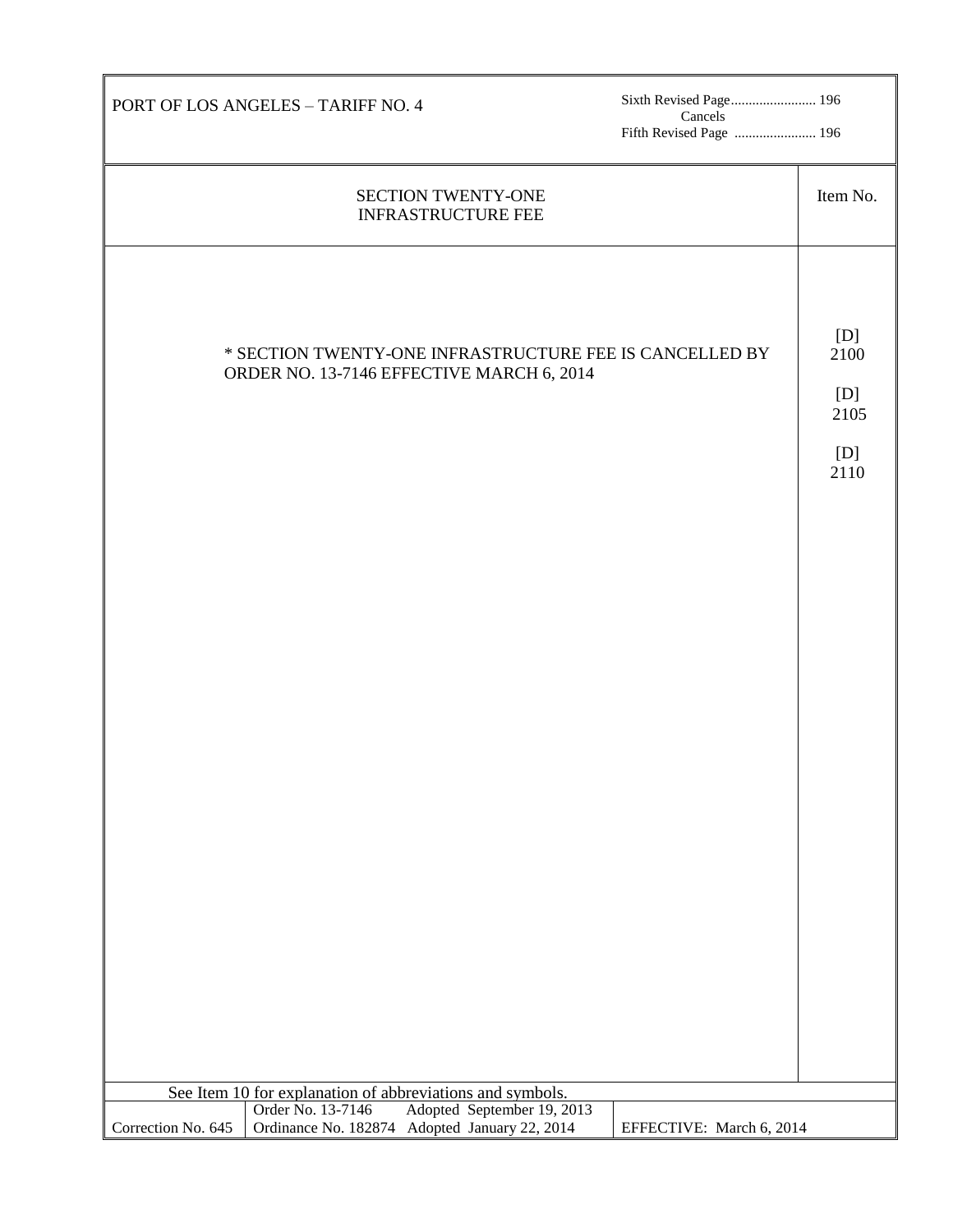| PORT OF LOS ANGELES - TARIFF NO. 4                                                                       | Cancels | Sixth Revised Page 197<br>Fifth Revised Page  197 |  |
|----------------------------------------------------------------------------------------------------------|---------|---------------------------------------------------|--|
| <b>SECTION TWENTY-ONE -- Continued</b>                                                                   |         | Item No.                                          |  |
|                                                                                                          |         |                                                   |  |
|                                                                                                          |         |                                                   |  |
|                                                                                                          |         |                                                   |  |
|                                                                                                          |         |                                                   |  |
|                                                                                                          |         |                                                   |  |
|                                                                                                          |         |                                                   |  |
| Intentionally left blank                                                                                 |         |                                                   |  |
|                                                                                                          |         |                                                   |  |
|                                                                                                          |         |                                                   |  |
|                                                                                                          |         |                                                   |  |
|                                                                                                          |         |                                                   |  |
|                                                                                                          |         |                                                   |  |
|                                                                                                          |         |                                                   |  |
|                                                                                                          |         |                                                   |  |
|                                                                                                          |         |                                                   |  |
|                                                                                                          |         |                                                   |  |
|                                                                                                          |         |                                                   |  |
|                                                                                                          |         |                                                   |  |
|                                                                                                          |         |                                                   |  |
| See Item 10 for explanation of abbreviations and symbols.<br>Adopted August 4, 2011<br>Order No. 11-7086 |         |                                                   |  |